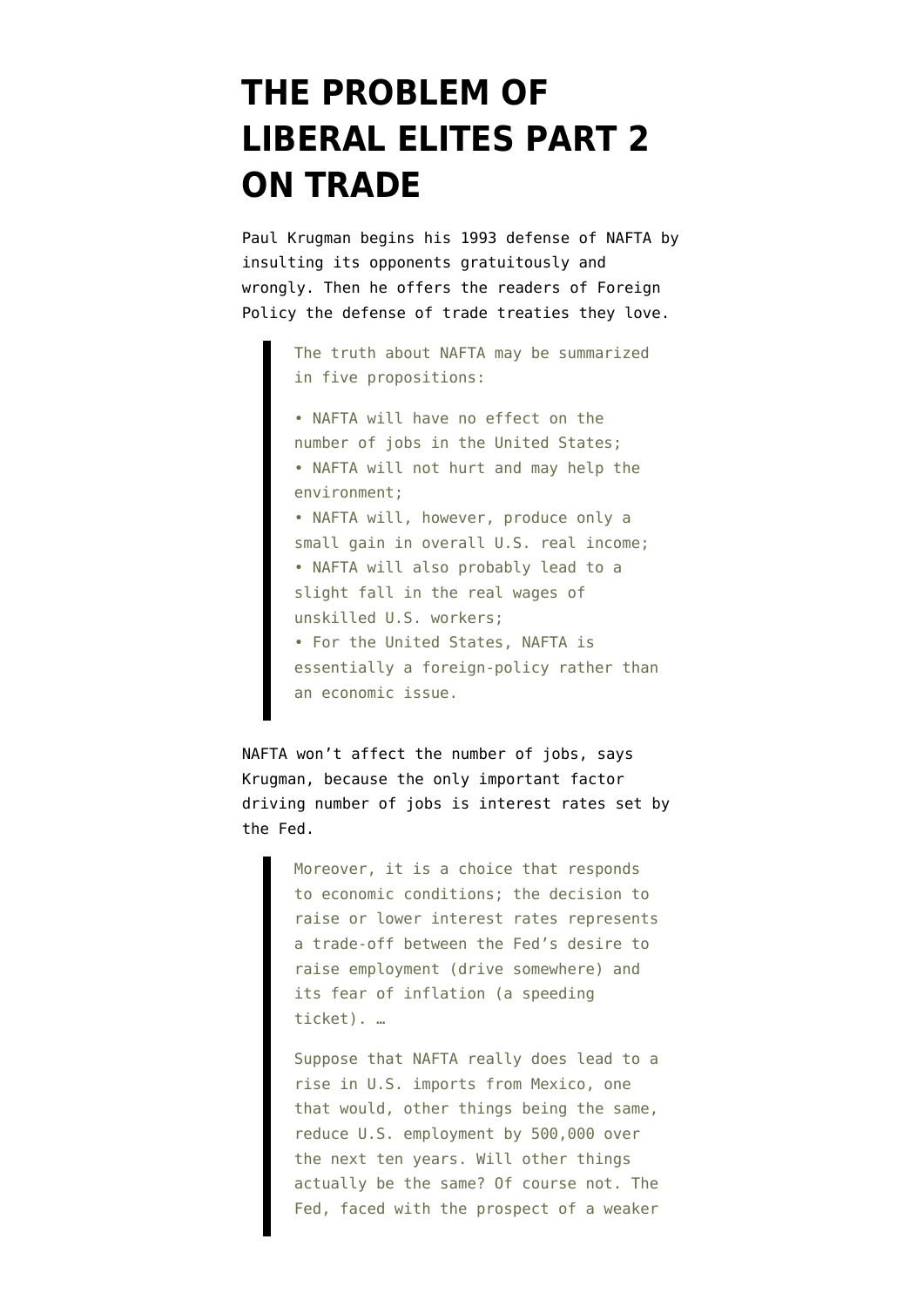economy, will set interest rates lower than it otherwise would have. Conversely, other things being equal, if NAFTA would add half a million jobs, interest rates would be higher. The Fed will, without doubt, miss the target-but it is as likely to overshoot as to undershoot, and over the course of a decade there is no reason to suppose that the average level of employment will be any different with NAFTA than without.

How did that work out? It seems to be true that the [overall impact of NAFTA on employment was](http://www.nytimes.com/2016/03/16/business/economy/on-trade-angry-voters-have-a-point.html) [neutral,](http://www.nytimes.com/2016/03/16/business/economy/on-trade-angry-voters-have-a-point.html) though not necessarily for the reason Krugman gave. See, for example [this chart](http://data.bls.gov/timeseries/CES3000000001) showing all manufacturing [\(definition](http://www.bls.gov/iag/tgs/iag31-33.htm)) jobs for the period 1987 to the present, from the Bureau of Labor Statistics:



Formulating the issue in terms of total employment, by sector or otherwise, fails to answer any of the crucial questions. What was the effect of NAFTA on communities where the factories were closed? What kinds of jobs are the new ones? How do those jobs meet the needs of workers for income, financial security and job satisfaction? What happened in specific areas? Were the results the same for Los Angeles and for Celina, Tennessee? What happened to the losers? Who profited? Aggregate studies hide the real impact of trade treaties in exactly the way that they miss the point of the farmers' anger as I discussed in [this post](https://www.emptywheel.net/2016/03/14/the-problem-of-the-liberal-elites-part-1/).

So, here's a a story. My law partner was a Bankruptcy Trustee in Tennessee; he was assigned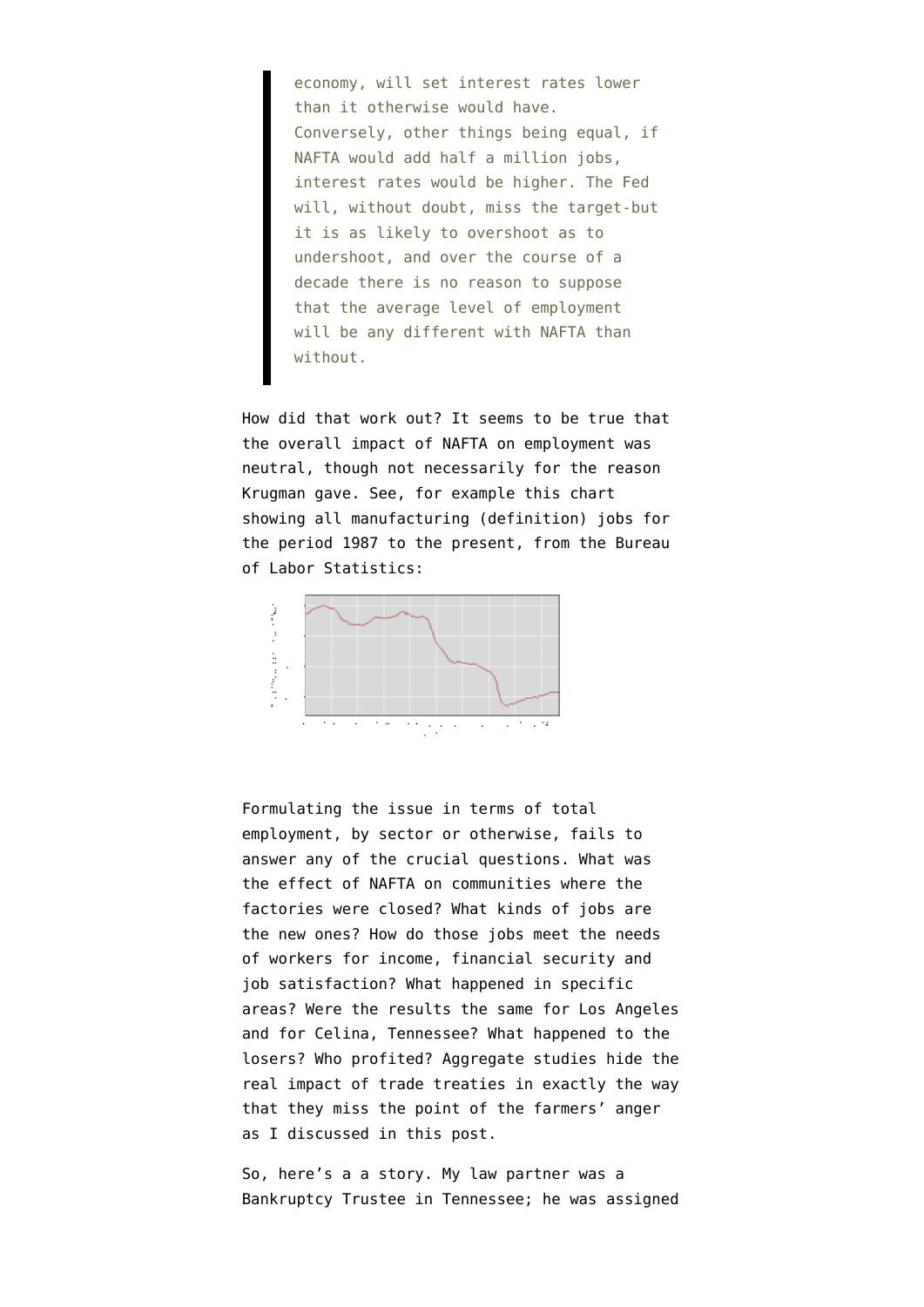to handle all the cases from the area around Cookeville, TN. In the mid to late 1990s, he was called to deal with an emergency bankruptcy of a cut and sew plant in his area. This is a company that has machines to cut fabric to a pattern and sewing machines; the workers cut the cloth and sew it into clothes. In this case, it was blue jeans. One Friday after work, trucks pulled up to the factory, loaded all the machines and office equipment and moved them to Mexico. They left behind several pallets of completed jeans, which needed to be secured and sold. The workers were not paid. The jeans were "hot goods", and became property of the US Department of Labor, which hired the Trustee to sell them and distribute the funds to the workers so they got partial payment. The secured creditors and general creditors got nothing. It was about that time my partner reported that one of his cases was a 35 year old guy with few teeth, which, his lawyer said privately, was the result of heavy meth use. That was only the first such case.

Perhaps Krugman would be surprised to learn that the Fed did not intervene to create new jobs in the Cookeville area. How exactly would that happen? Workers who lose their jobs burn up their savings or live off their friends and relations and churches, or on credit cards or the safety net until they get back on their feet. Many don't. Trade economists like Krugman don't count these and related losses when they run their computerized models. Most people don't care because they get cheaper jeans. All the discussion, all the studies of NAFTA, ignore these and many more localized effects.

Krugman admits that if the job losses were very large, his model might not work. Even if the impact of NAFTA on manufacturing jobs was small, that isn't so with China. Recent studies say that imports from China might have resulted in 2.4 million jobs lost between 1999 and 2011. Is that enough to upset Krugman's certainty? How many millions of jobs never happened here because US corporate executives exported US-made knowledge, US-generated capital, and frequently